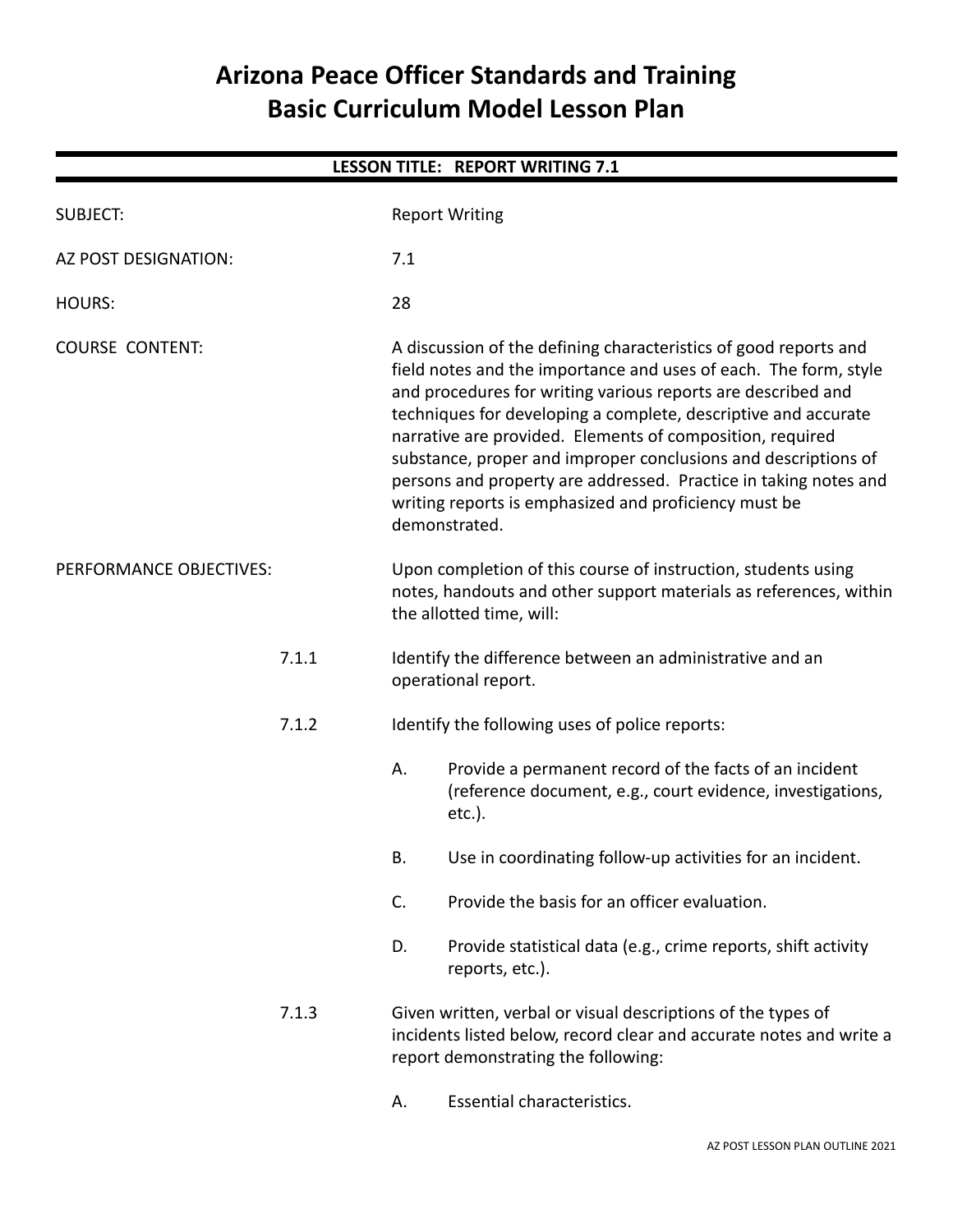- 1. Accuracy.
- 2. Conciseness.
- 3. Completeness (who, what, why, when, where and how).
- 4. Clarity.
- 5. Legibility.
- 6. Objectivity.
- 7. Proper grammar (avoid slang and jargon, except when quoting; avoid non-standard abbreviations).
- 8. Correct spelling.
- 9. Organization (chronological order).
- 10. Style (first person, active voice).
- B. Incidents:
	- 1. Domestic violence.
	- 2. Property crime.
	- 3. Crime against a person.
- 7.1.4 Identify examples of "fact" and "inference."
- 7.1.5 Identify the following uses of field notes:
	- A. Serve as a basis for writing reports.
		- 1. Reduce the need to re-contact parties involved.
		- 2. Provide a greater degree of accuracy regarding times, statements and events (rather than memory alone).
	- B. May be used as evidence in court.
- 7.1.6 Identify the following characteristics of good field notes:
	- A. Accuracy.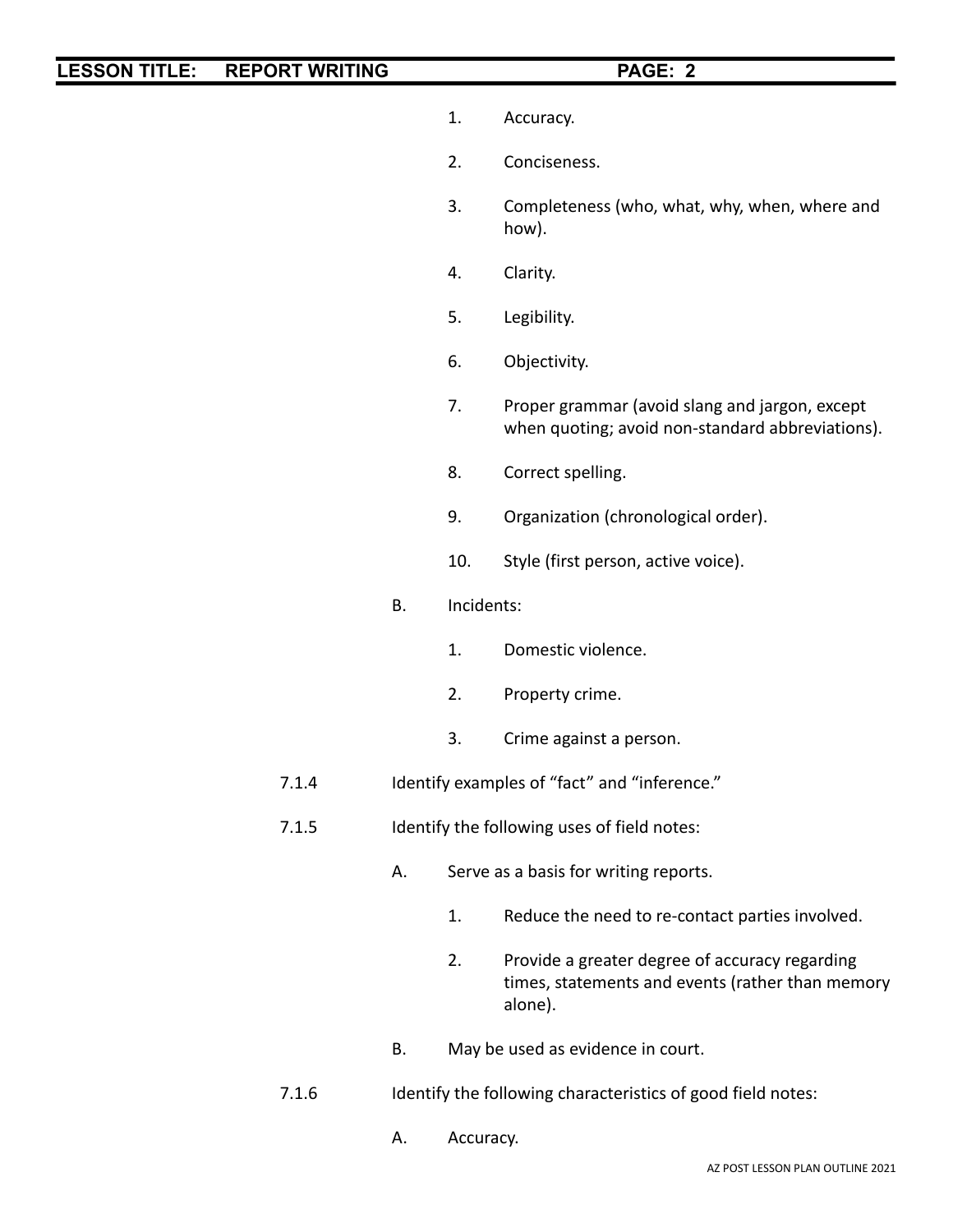|                                                                                                                                                                                                                                                          | Completeness.<br>В.                                                                                                                                       |                                                                                                                                                              |  |  |  |
|----------------------------------------------------------------------------------------------------------------------------------------------------------------------------------------------------------------------------------------------------------|-----------------------------------------------------------------------------------------------------------------------------------------------------------|--------------------------------------------------------------------------------------------------------------------------------------------------------------|--|--|--|
|                                                                                                                                                                                                                                                          | C.<br>Conciseness.                                                                                                                                        |                                                                                                                                                              |  |  |  |
| DATE FIRST PREPARED:                                                                                                                                                                                                                                     | <b>June 1995</b>                                                                                                                                          |                                                                                                                                                              |  |  |  |
| PREPARED BY:                                                                                                                                                                                                                                             | Laura Molinaro                                                                                                                                            |                                                                                                                                                              |  |  |  |
| <b>REVIEWED - REVISED:</b><br><b>REVIEWED - REVISED:</b><br><b>REVIEWED - REVISED:</b><br><b>REVIEWED - REVISED:</b><br><b>REVIEWED - REVISED:</b><br>REVIEWED - REVISED:<br>AZ POST - APPROVAL:<br>AZ POST - APPROVAL:<br><b>INSTRUCTOR REFERENCES:</b> | Laura Molinaro<br><b>SME Committee</b><br>AZ POST (Word)<br>Lt. Dave Kelly, ALEA<br>AZPOST (DocX)<br><b>Richard Watling</b><br>Lori Wait                  | DATE: September 1997<br>DATE: August 2001<br>DATE: March 2003<br>DATE: August 2009<br>DATE: December 2021<br>DATE:<br>DATE: April 2010<br>DATE: January 2022 |  |  |  |
|                                                                                                                                                                                                                                                          | Competency-based core curriculum, writing police reports by Rose<br>Report Writing Manual by ALETA and ACIJIS/NCIC database<br>availability by L. Allman. |                                                                                                                                                              |  |  |  |
| <b>CLASS LEVEL:</b>                                                                                                                                                                                                                                      | Student                                                                                                                                                   |                                                                                                                                                              |  |  |  |
| <b>TRAINING AIDS:</b>                                                                                                                                                                                                                                    | Transparencies, overheads/projector, PowerPoint, and<br>videos/VCR.                                                                                       |                                                                                                                                                              |  |  |  |
| <b>INSTRUCTIONAL STRATEGY:</b>                                                                                                                                                                                                                           | Interactive lecture, class discussion and demonstration.                                                                                                  |                                                                                                                                                              |  |  |  |
| <b>SUCCESS CRITERIA:</b>                                                                                                                                                                                                                                 | 70% or above on a written, multiple-choice examination.<br>Pass/fail on demonstration requirements.                                                       |                                                                                                                                                              |  |  |  |
| <b>COMPUTER FILE NAME:</b>                                                                                                                                                                                                                               | 7.1 Report Writing                                                                                                                                        |                                                                                                                                                              |  |  |  |
| DATE RELEASED TO THE SHARE FILE:                                                                                                                                                                                                                         | May 27, 2022                                                                                                                                              |                                                                                                                                                              |  |  |  |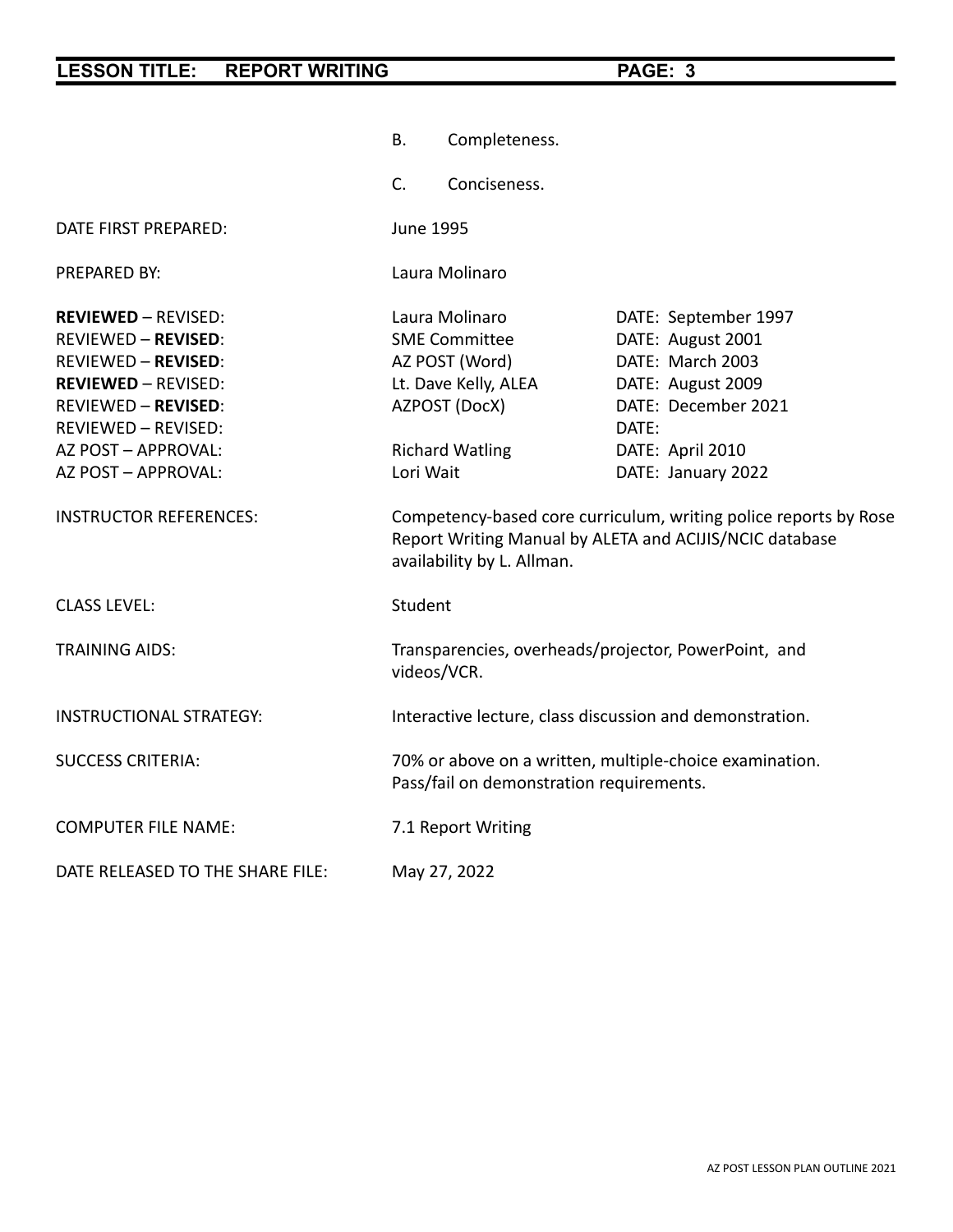### **I. INTRODUCTION**

- A. Instructor (self) introduction.
- B. Preview of performance objectives.
- C. Required materials (legible copies from your agencies).
	- 1. MOR face sheets (Miscellaneous Offense Report).
	- 2. Continuation sheets.
	- 3. Citation forms.
	- 4. Written warning forms.
	- 5. Repair order forms.
	- 6. Lined paper for memorandums.
	- 7. Booking sheets/part "A."
	- 8. Juvenile referral form.
	- 9. DUI report.
	- 10. Traffic accident report.

### **II. POLICE REPORTS P. O. 7.1.1**

- A. Definition: Written documents containing factual information about a specific event or series of events.
- B. Types:
	- 1. Administrative reports.
	- 2. Those reports generated within a police agency.
	- 3. Operational reports.
	- 4. Those reports generated by a police agency to report a crime or incident in which there may be further follow up or whenever there is the possibility for a delayed request for prosecution.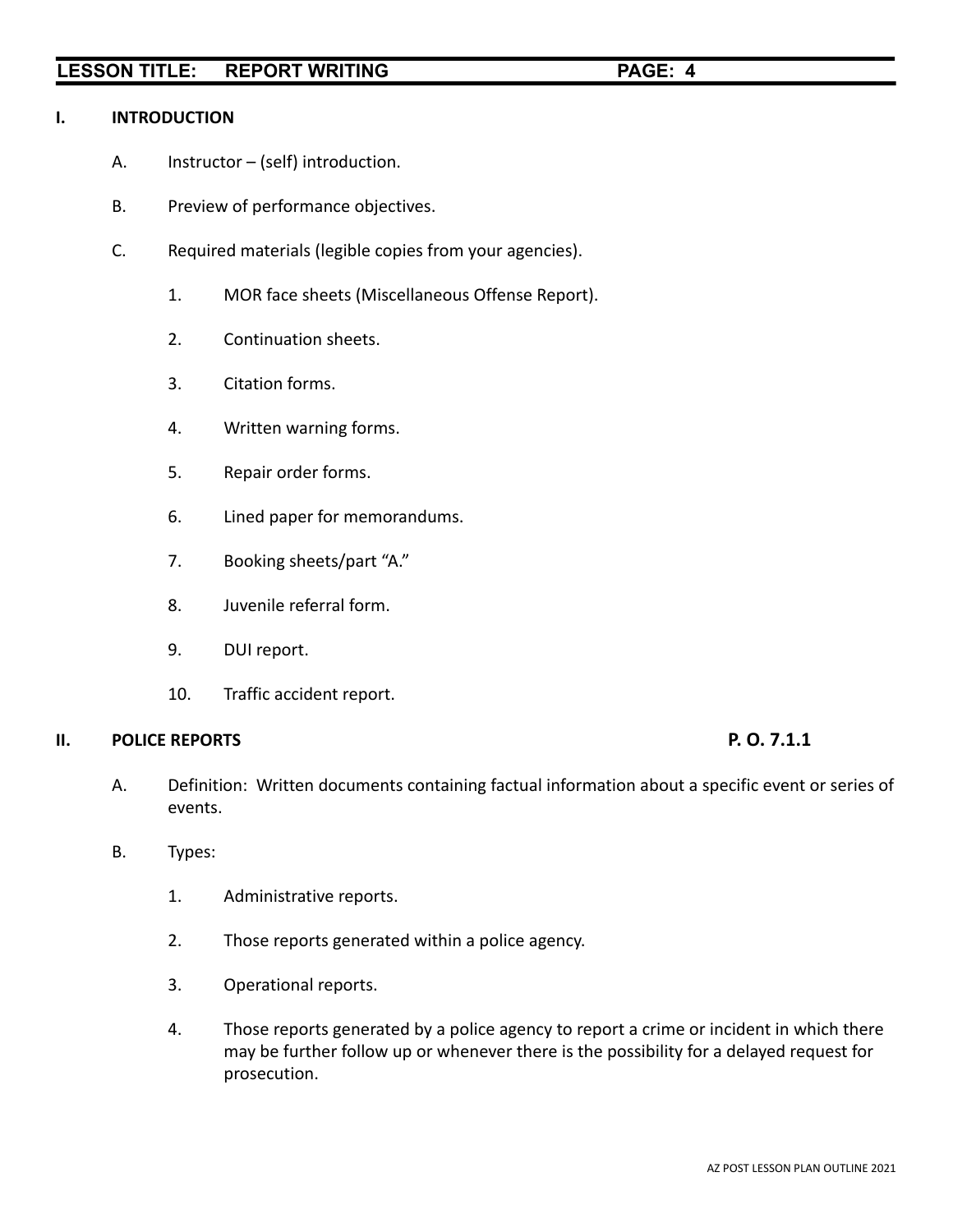|     | <b>LESSON TITLE:</b> |                                                                                                                                      | <b>REPORT WRITING</b>                                                        | PAGE: 5 |              |
|-----|----------------------|--------------------------------------------------------------------------------------------------------------------------------------|------------------------------------------------------------------------------|---------|--------------|
| Ш.  |                      |                                                                                                                                      | <b>USES OF A POLICE REPORT</b>                                               |         | P. O. 7.1.2  |
|     | Α.                   |                                                                                                                                      | Document criminal and traffic activity.                                      |         |              |
|     | <b>B.</b>            |                                                                                                                                      | Provide information to follow-up officers.                                   |         | P. O. 7.1.2B |
|     | C.                   |                                                                                                                                      | Provide a permanent record of the facts of an incident.                      |         | P.O. 7.1.2A  |
|     |                      | 1.                                                                                                                                   | Court proceedings.                                                           |         |              |
|     |                      | 2.                                                                                                                                   | Investigations.                                                              |         |              |
|     |                      | 3.                                                                                                                                   | Incident references.                                                         |         |              |
|     | D.                   | P. O. 7.1.2D<br>Compile statistics used for:                                                                                         |                                                                              |         |              |
|     |                      | 1.                                                                                                                                   | Uniform Crime Reports (UCR's).                                               |         |              |
|     |                      | 2.                                                                                                                                   | Manpower allocations (shift activity).                                       |         |              |
|     |                      | 3.                                                                                                                                   | Identifying crime trends (crime reports).                                    |         |              |
|     |                      | 4.                                                                                                                                   | Determining budget needs.                                                    |         |              |
|     | Ε.                   |                                                                                                                                      | Gathering and disseminating intelligence within the criminal justice system. |         |              |
|     | F.                   | Reports as to clarity, completeness and accuracy also serves as an evaluation tool regarding<br>P. O. 7.1.2C<br>officer performance. |                                                                              |         |              |
| IV. | <b>MEMORANDUMS</b>   |                                                                                                                                      |                                                                              |         |              |
|     | А.                   | Brief, informal messages that often substitute for a formal letter.                                                                  |                                                                              |         |              |
|     | <b>B.</b>            | Usually used when informal personal relationships exist, but may also be used for more formal<br>communications.                     |                                                                              |         |              |

- 1. Quite often used for interoffice communications.
- 2. Also used for inter-departmental or interdepartmental communication.
- C. Can be used to communicate a piece of information or to state a position on an issue.
	- 1. Clarity is the main concern of the informative memorandum.
	- 2. A statement of the problem and its solution is the main concern of a persuasive memorandum.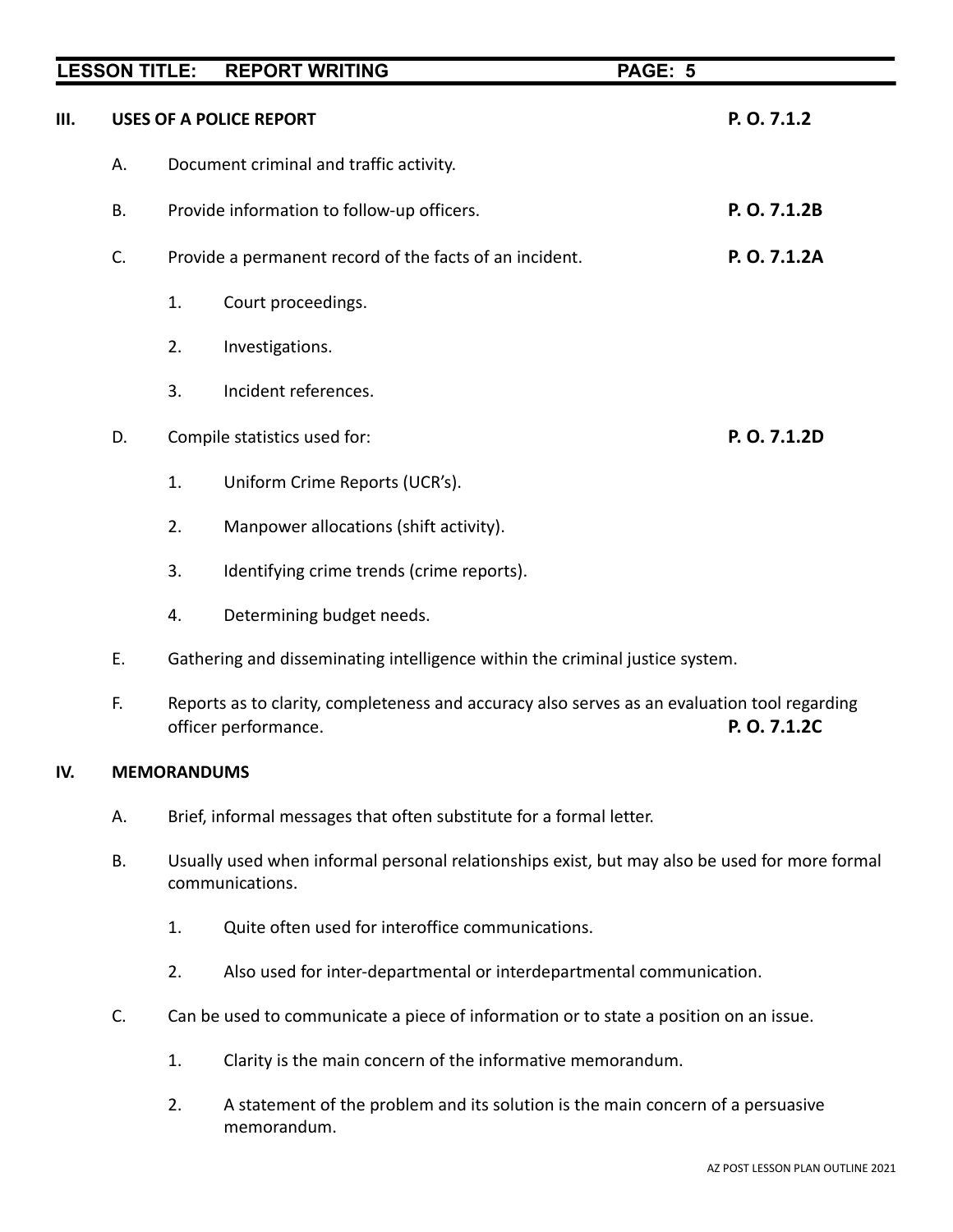- D. May be written on departmental forms.
	- 1. Use proper titles.
	- 2. Begin by stating your main point.
	- 3. Explain as logically as you can why it is as you have stated.
	- 4. It is acceptable to number your supporting points or to use a bullet format.
	- 5. If you have good arguments to refute the opposing points of view, often it is wise to present these "alternatives" and then show why you believe they are acceptable.
	- 6. Whenever possible, use figures to quantify your arguments.
	- 7. Begin with the weakest arguments and conclude with the strongest.
	- 8. It is a good idea to "sound out" your supervisor on his/her views on the matter and suggest your point of view.
	- 9. Be specific and concise.
	- 10. Avoid generalization and jargon.
- E. As always, correct usage of the English language is necessary.

### **V. CONTENTS OF A REPORT – REPORTS MUST ANSWER THE FOLLOWING QUESTIONS:**

- A. Who?
	- 1. Who is the victim, suspect, witness, officer, etc?
	- 2. Descriptions of a person must be complete and accurate.
		- a. Complete and correct name, spelled accurately.
		- b. Do not rely on past information, get it each and every time you contact someone. *INSTRUCTOR NOTE: Officers often have multiple contacts with the same person(s).*
		- c. Nationality or origin.
		- d. Age, date of birth, SSN if available.
		- e. Physical description, including identifying marks.
		- f. Do not rely only on driver's license information.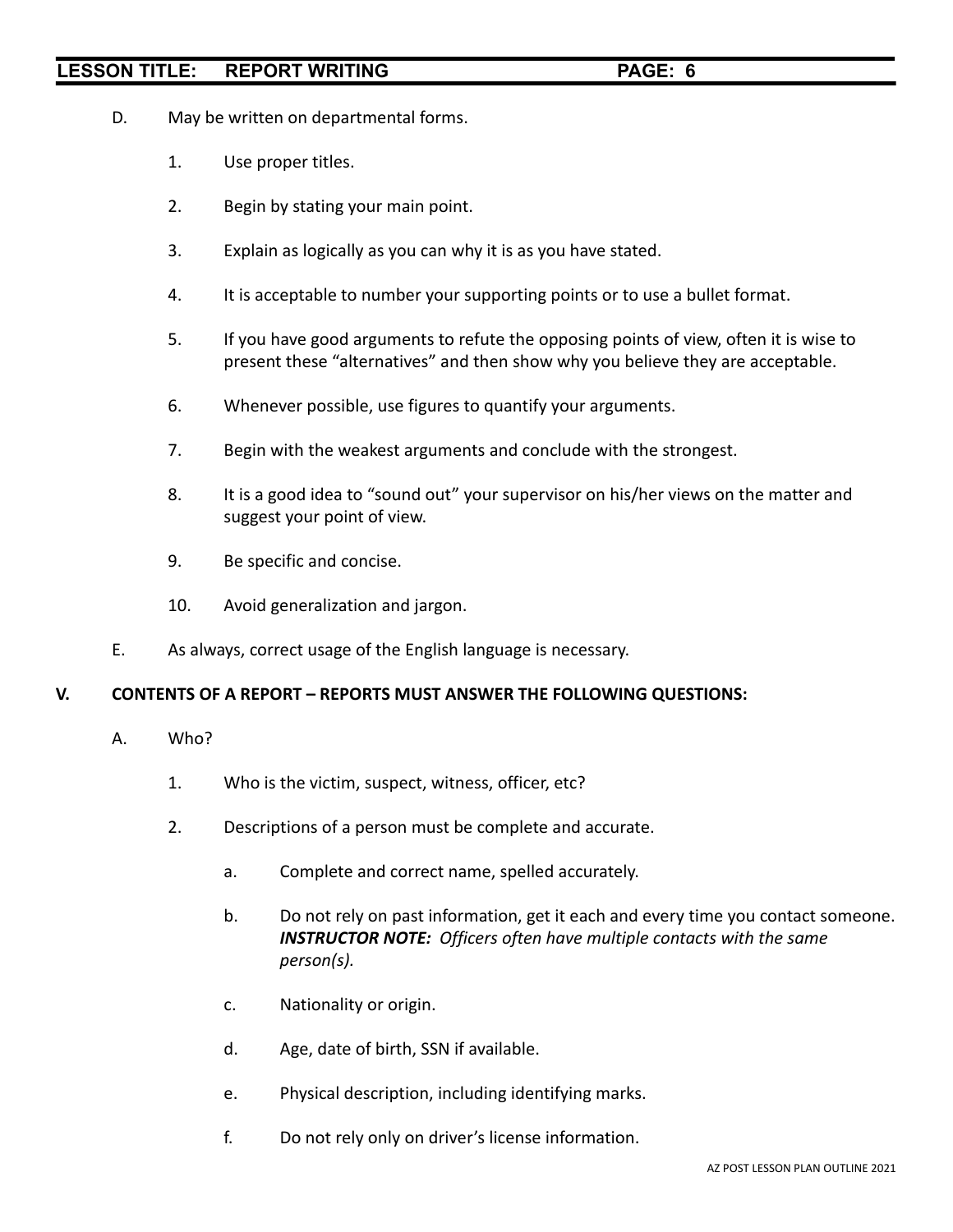- g. Aliases (A.K.A.'s) and nicknames, street names, gang names and affiliation.
- h. Exact home address, including apartment number, motel room number or trailer park space number. Is the mailing address different from the physical address? Get both. Get a telephone number, message number and/or pager number and cell phone number.
- i. Occupation, exact business name, address and telephone number. Just because a person is unemployed does not necessarily mean they are without an occupation.
- j. Any other relevant information that will help to answer "who?"
- 3. Investigative leads (IL's) are persons who may have knowledge of the crime or who may be able to provide additional information.
- 4. Evidence, at this time, is sufficient to list them as suspects. Listing a person as a suspect will be based on some type of evidence, if indexed by the information.
- B. What?
	- 1. Property attached and/or destroyed (describe).
	- 2. Property stolen give accurate and complete description.
	- 3. All lost, missing or stolen property will be itemized and described completely to include:
		- a. Brand names.
		- b. Size.
		- c. Color.
		- d. Serial number.
		- e. Model number.
		- f. Operation identification markings.
		- g. Damage.
		- h. Any other identifying marks or characteristics.
	- 4. Offense committed.
	- 5. Vehicle used in crime to include type, model, color and other information necessary for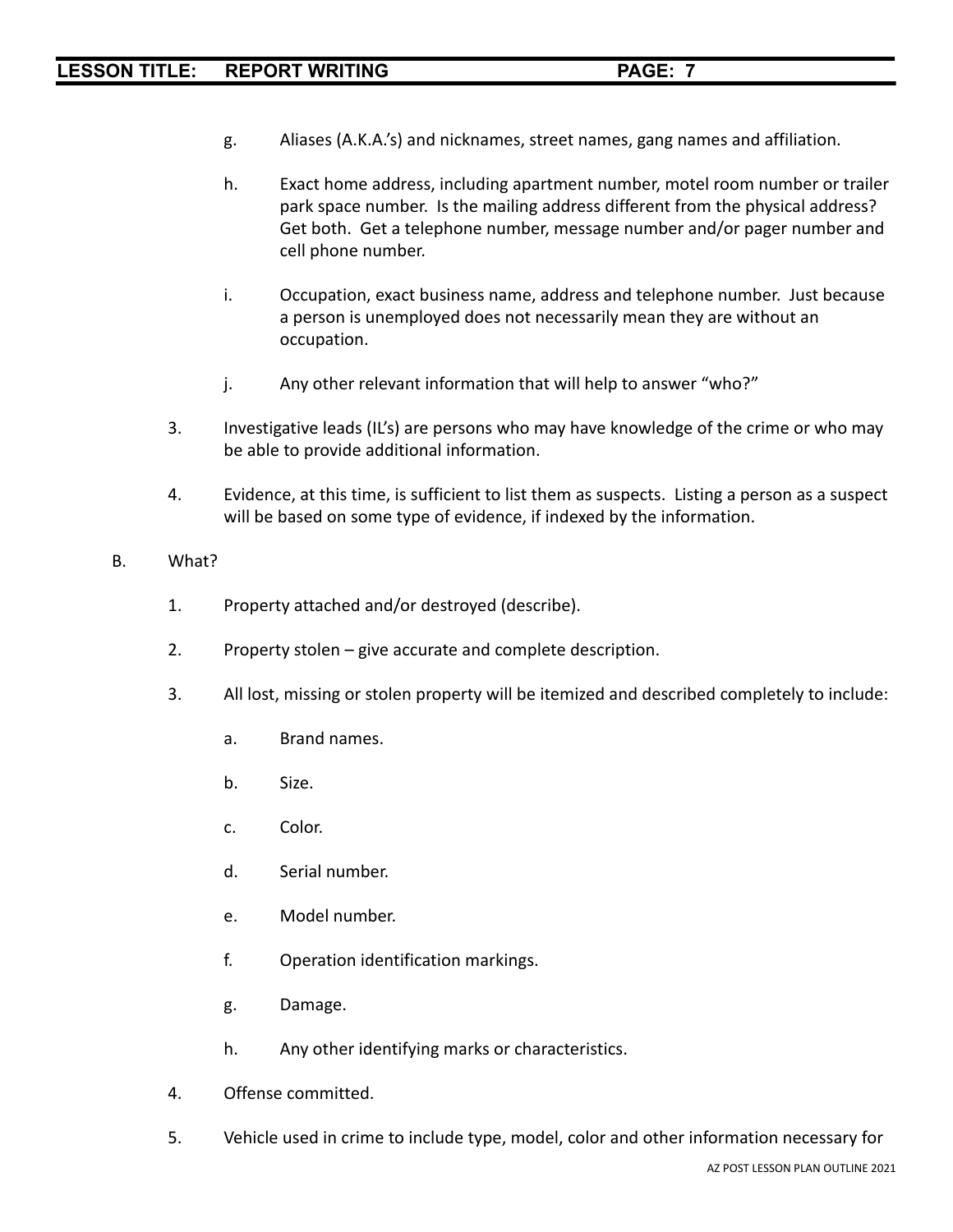a full description.

- 6. Evidence.
- C. Why?
	- 1. Do not use personal opinion to answer this question.
	- 2. There may be times when this cannot be answered.
- D. When?
	- 1. Date and time. Be as accurate as possible.
		- a. Victims may need assistance in developing a "window of time" for the offense.
		- b. Utilize whatever means possible to assist, specific dates such as holidays or birthdays, seasons, etc., to develop the "window of time."
	- 2. Weather conditions, if applicable.
- E. Where?
	- 1. Where did the offense occur; where was the offense committed?
	- 2. From where was the property stolen? Be specific.
	- 3. Where was the property found? Be specific.
	- 4. Where was the evidence found? Be specific.
- F. How?
	- 1. Method used to commit the offense.
	- 2. NOTE: In answering these basic questions, if the reporting officer is an effective report writer, the elements of the offense being investigated will have been recorded.

# **VI. FORM TO BE USED FOR WRITTEN REPORTS**

- A. Synopsis.
	- 1. A brief paragraph that tells the reader what the report is about.
	- 2. Answer briefly the questions who, what, why, when, where and how.
- B. Body.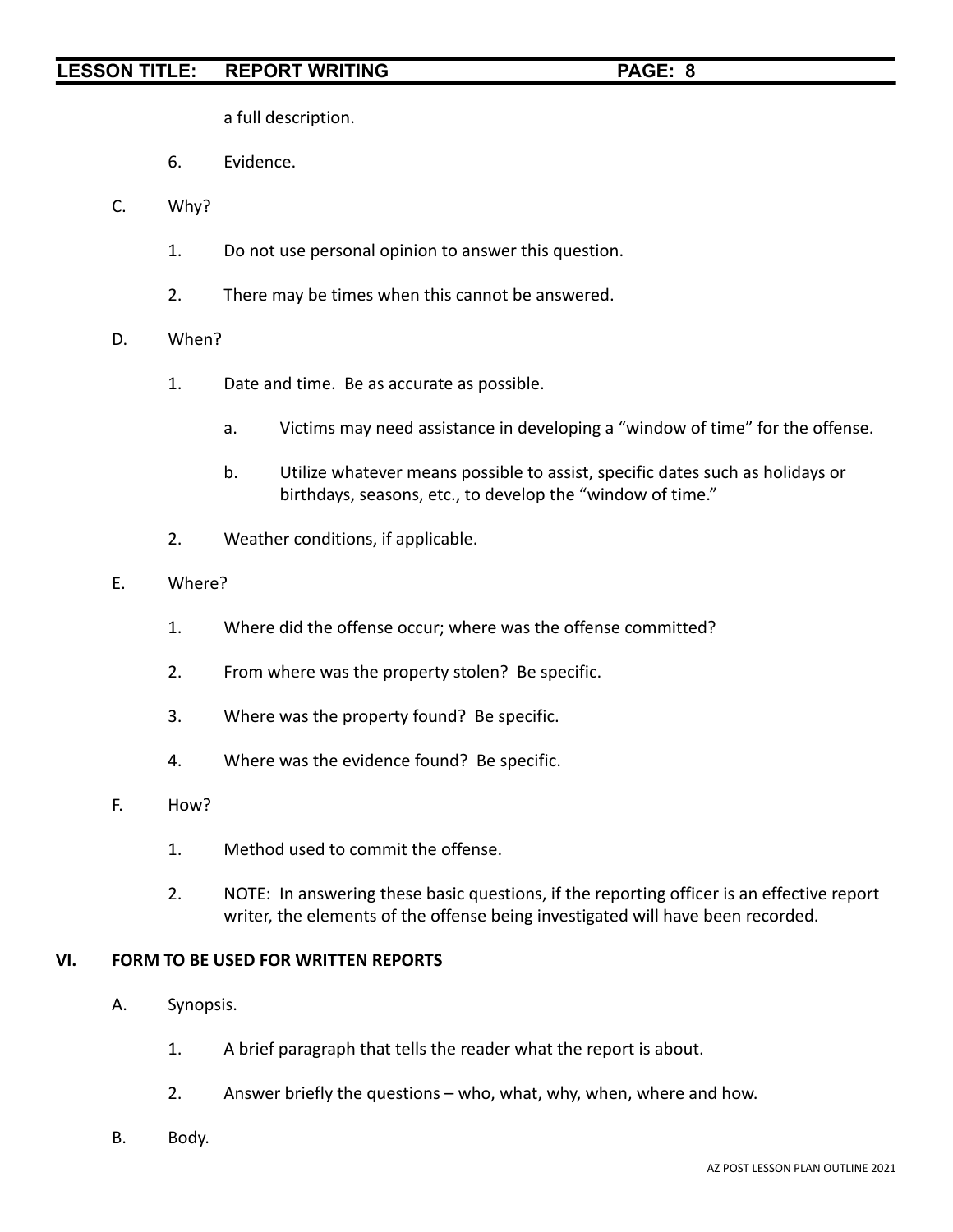- 1. The main portion of the report.
- 2. A detailed description of what the officer saw, heard and did.
- 3. A simple and direct telling of what happened, written in the first person narrative.
- 4. Written in chronological order.
- 5. Answers who, what, why, when, where and how (if possible).
- 6. Includes the elements of the crime.
- 7. Do not use police jargon or profanity.
- 8. If a suspect, victim or witness uses profanity and it is being included in the report, be sure to indicate that this is a direct quote.
- C. Conclusion.
	- 1. A brief ending.
	- 2. Ties up all loose ends.
	- 3. Informs the reader.
	- 4. Indicates if the case has been turned over to another agency or department and provides the name and badge number of an individual to whom responsibility for the case was given.
	- 5. Whether or not the case was closed.
	- 6. If any follow up is needed or planned.
- **VII. STEPS IN WRITING A REPORT (G.R.O.W.E.) ( G**ather facts, **R**ecord facts, **O**rganize facts, **W**rite report, **E**valuate report**)**
	- A. Gather the facts.
		- 1. Begin to assemble the information as soon as you are certain of the subject matter.
		- 2. Investigate, interview and interrogate.
		- 3. Conduct a proper inquiry with a thorough examination of all relevant information.
	- B. Record the facts.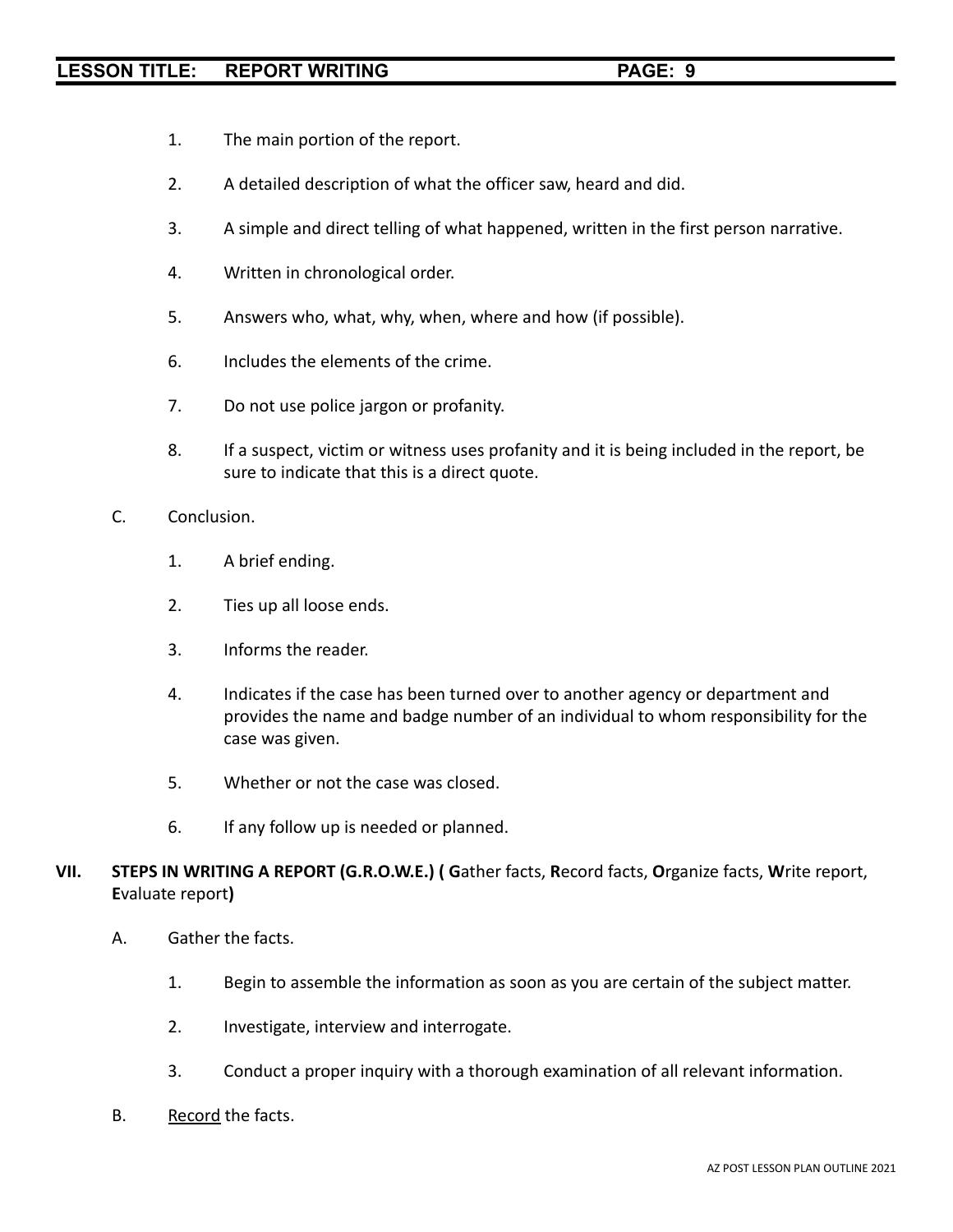- 1. Take notes immediately.
- 2. Be sure that notes are accurate and complete.
- C. Organize the facts.
	- 1. Arrange and organize notes in a logical manner.
	- 2. An outline is a good way to do this.
		- a. A device to ensure good organization of thought.
		- b. It need not be extensive and can be used for most narrative types of reports.
		- c. Makes the job of writing the report easier.
		- d. Helps the writer analyze and organize the findings of an inquiry.
		- e. Forces the writer to decide on the important ideas to be communicated and to consider the best order for presentation.
		- f. Each major point of the outline becomes a paragraph permitting the writer to develop one (1) idea at a time.
		- g. Each secondary point becomes the "meat" of the paragraph and fills in details of the paragraph.
- D. Write the report.
	- 1. Communicate all relevant finds to an adequate written report.
	- 2. Write for the reader. (Do not assume the reader knows anything about your report or the situations you are writing about.)
	- 3. The task is not only to express ideas, but also to make an impression on the mind of the reader.
	- 4. Reports should be written as though the writer is speaking face-to-face with the reader.
	- 5. Put words together in sentences that are easy to understand.
	- 6. Do not try to overwhelm the reader, just communicate the information in writing in the simplest and most direct manner possible.
	- 7. Reports are meaningless unless the reader is informed, gains an understanding of a situation or is moved into action.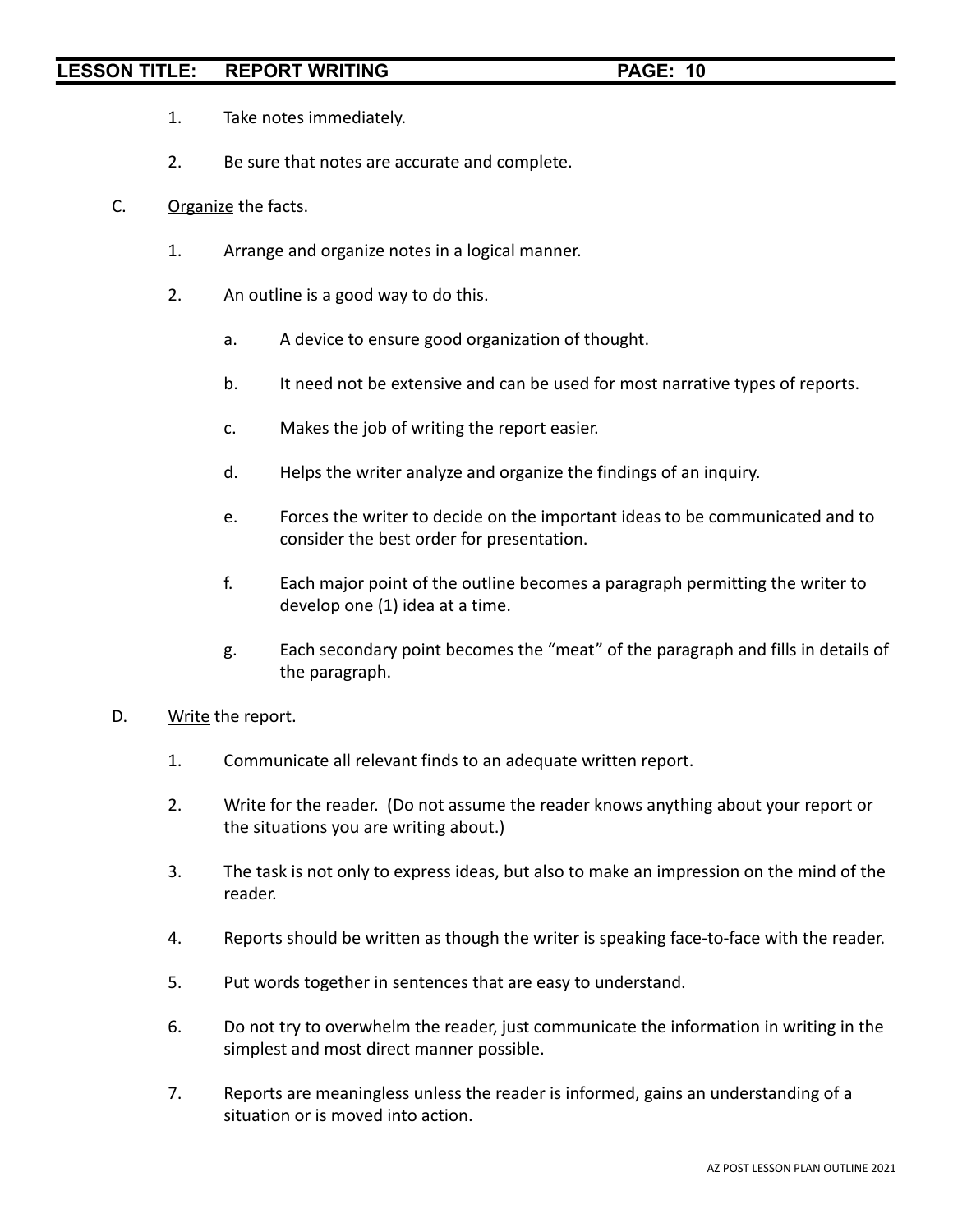- E. Evaluate the report.
	- 1. Edit, proofread and revise, when necessary.
	- 2. Read the report aloud to hear how it sounds.
	- 3. Answer the following questions:
		- a. Is the report based on facts?
		- b. Is the reasoning sound?
		- c. Does the report contain sufficient information?
		- d. Do the facts need interpretation?
		- e. Has too much material been included?
		- f. Are the sources of information the best available?
		- g. Is the subject stated clearly?
		- h. Are spelling, capitalization and punctuation correct?
		- i. Is the report written in standard English?
		- j. Is the writing legible and easily read?
	- 4. If the report is sloppy or incorrect, it will be ineffective.
	- 5. Form and content are integrally related one (1) affects the other.

# **VIII. NOTE TAKING P. O. 7.1.5**

- A. Purpose and value.
	- 1. The first step in writing a report. **P. O. 7.1.5A**
		- a. Aids in the investigation of a crime or incident.
		- b. Aids in writing the report.
	- 2. Definition of a note.
		- a. A condensed or informal record.
		- b. A brief comment or explanation.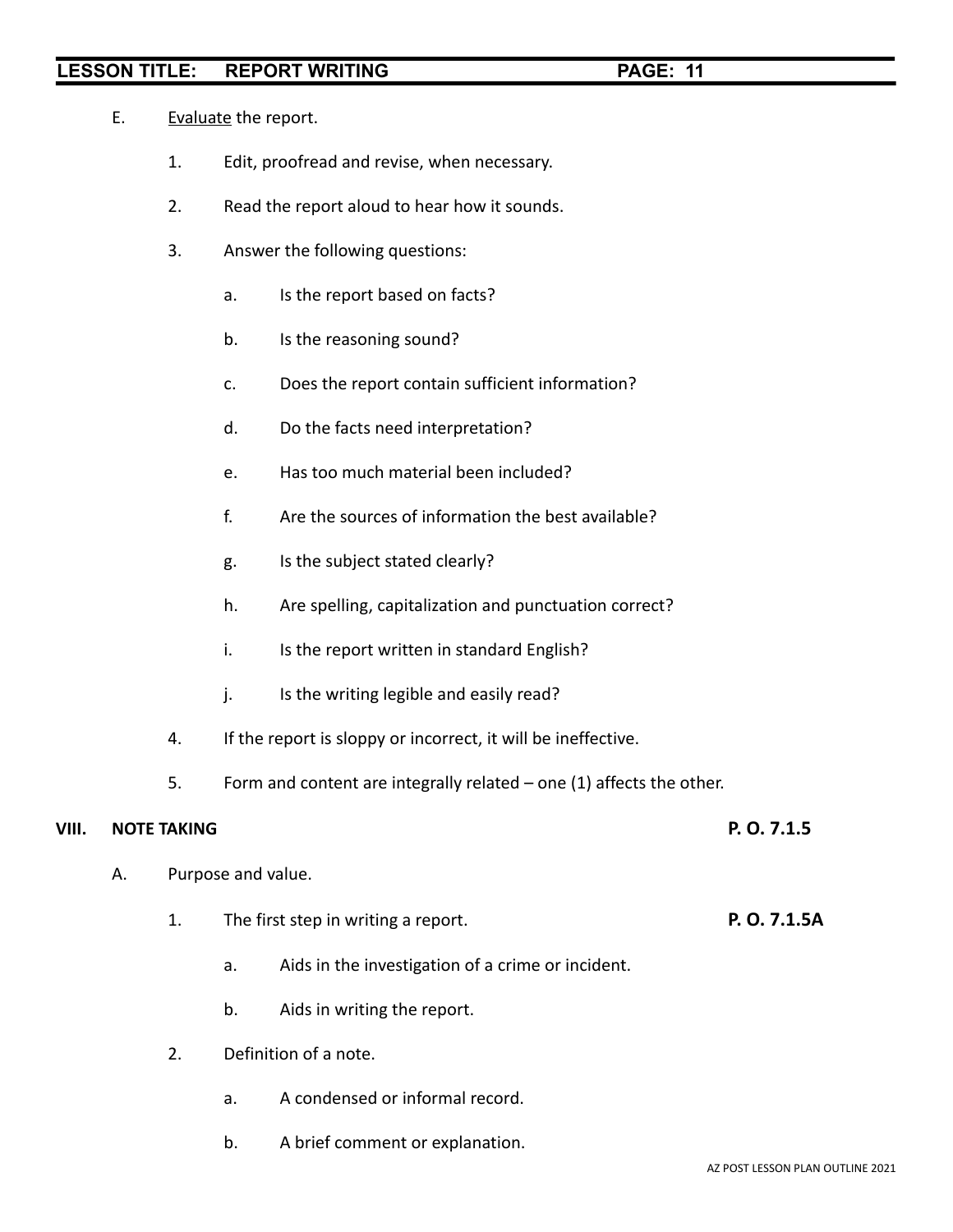- c. A brief memorandum to assist the memory.
- d. A brief comment that will recall to memory.
- 3. An officer's notes are one of the most important tools in law enforcement.
	- a. Much of the efficiency of a police department is based on information from the general public.
	- b. There must be a written record of the information for it to be of value.
	- c. The first place the information is recorded is in the officer's notes.
	- d. Notes must be extensive enough to:
		- i. Retain information obtained through inquiry and investigation in complete and accurate detail.
		- ii. Allow the preparation of complete and accurate reports.
		- iii. Help recall for testifying in court.
		- iv. Serve as a reference for some of the police activities performed on a particular day.
	- e. Complete and accurate notes are essential because they will become the source of the content of the written report.
	- f. If an officer fails to record information accurately and completely, the content of his/her written report is likely to be inaccurate, incomplete or both.
- B. The note taking process.
	- 1. Good notes have many of the same characteristics as a good report.
		- a. Clear write down exactly what you want to remember, say what you mean to say.
		- b. Complete do not overlook details.
		- c. Concise do not use 10 words if five (5) will tell the whole story.
		- d. Accurate record all the facts exactly as they become known.
		- e. Objective omit your personal opinions.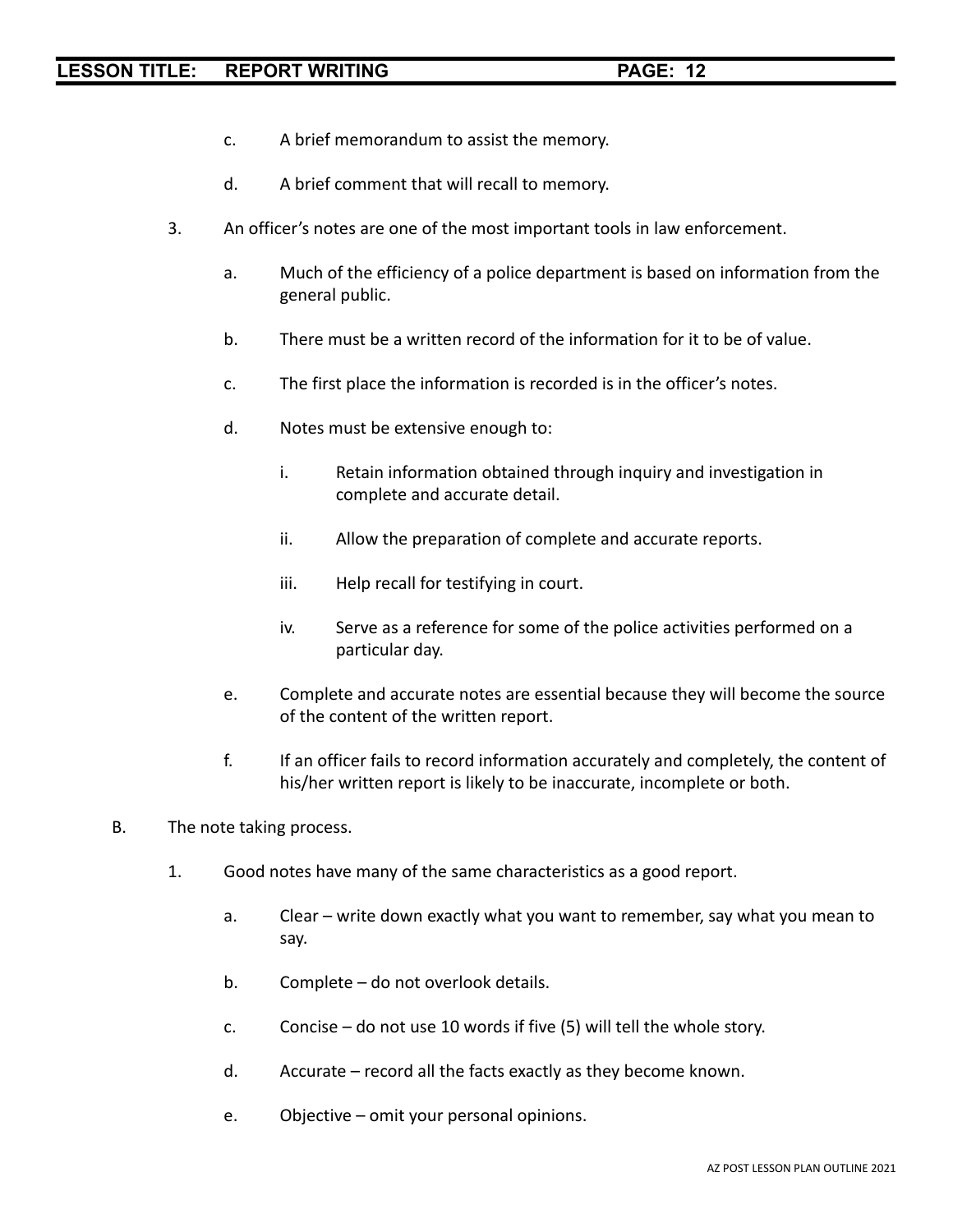- 2. Conduct a proper inquiry with a thorough examination of all relevant information.
- 3. Some sources of information used in an investigation are:
	- a. Personal observations.
	- b. Interviews.
	- c. Records searches.
	- d. Surveillance.
	- e. Past reports.
- 4. Record all relevant information legibly and in black ink.
	- a. Take notes of pertinent details while you are conducting your investigation.
	- b. Develop the habit of recording facts as they are learned and as evidence is obtained.
		- i. Waiting for even a few minutes can result in the omission of important details.
		- ii. Do not write down everything that is said, but do write down anything that might be of importance.
		- iii. Use exact quotes when they are necessary.
		- iv. When in doubt, write it down.
		- v. Notes should include who, what, why, when, where and how.
- C. Accuracy requires that:
	- 1. All spelling, numbers, dates and times are verified as they are recorded repeat them aloud.
	- 2. The officer should obtain valid identification from all individuals.
	- 3. The officer should record all identifying information:
		- a. Full name.
		- b. Sex.
		- c. Age.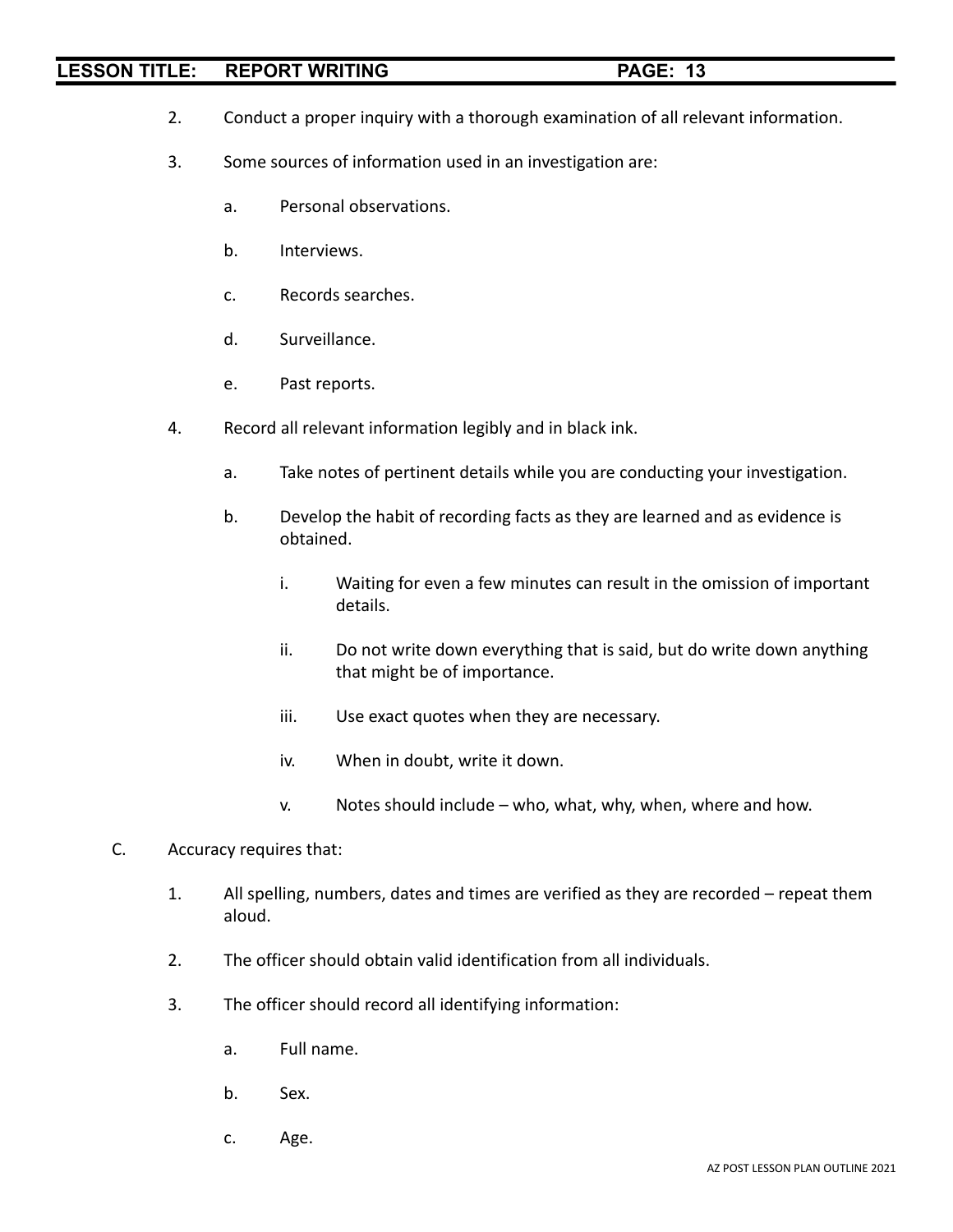- d. Race.
- e. Home address.
- f. Home telephone number.
- g. Occupation.
- h. Business address.
- i. Business telephone number.
- j. Pager number.
- k. Message telephone number.
- 4. Use freehand sketches and diagrams, if necessary.
- 5. Use a notebook, not scraps of paper.
	- a. The notebook should contain the officer's name and badge number so that it can be returned if lost.
	- b. At the start of each new investigation, write down the case number and date/time.
	- c. Many agencies issue the type of notebook they want used by officers.
	- d. The final report should be thorough and complete enough for use as evidence in court. Study your notes and final report before going to court.

### **P. O. 7.1.5B**

- D. Outlines.
	- 1. Most organized method of taking notes.
	- 2. Consist of general topics with more specific information (sub-topics) indented and listed below.
	- 3. Diagrams which place your information in order and indicate the importance and relationship of each piece of information.
	- 4. Become the skeleton for your reports.

# **IX. CHARACTERISTICS OF A WELL-WRITTEN REPORT P. O. 7.1.6**

A. Factual.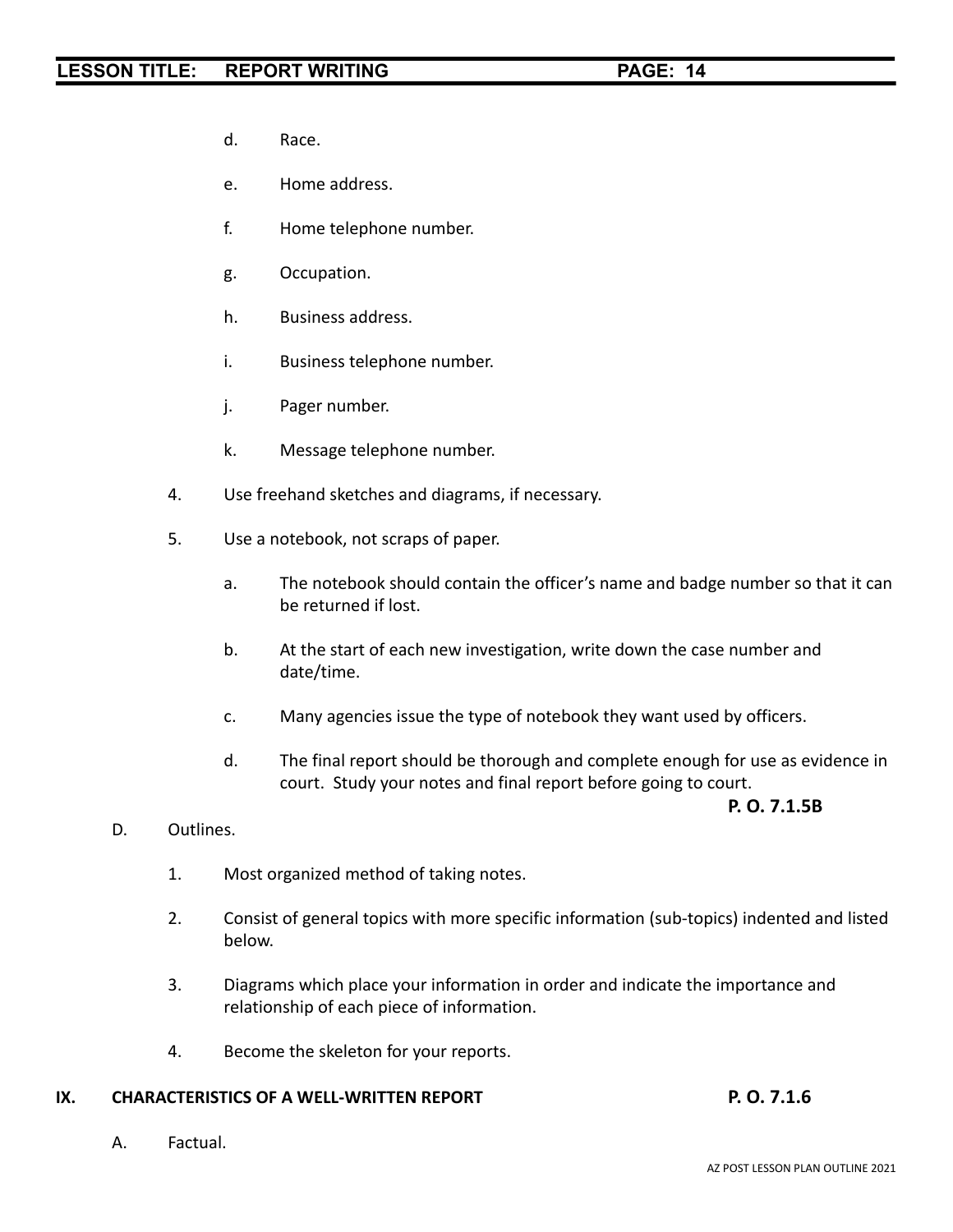1. The basic purpose of any police operational report is to record the facts and communicate information.

- 2. Does not contain your personal opinions.
	- a. Hurts your credibility.
	- b. Makes it difficult to proceed further in prosecution and investigation.

# B. Accurate. **P. O. 7.1.6A**

- 1. To be useful, facts must be accurate.
- 2. A well-written report is specific and detailed.
- C. Objective.
	- 1. Non-opinionated, fair and impartial.
	- 2. Objectivity is attained by keeping to the facts.
	- 3. Objectivity is attained by using words with non-emotional overtones.
		- a. Be aware of the effect of words that are used.
		- b. Some words have little emotional affect (i.e., "cried").
		- c. Some words have emotional effects, positive or negative overtones, (i.e., "blubbered").
- D. Complete. **P. O. 7.1.6B**
	-
	- 1. An effective report contains answers to the basic investigative questions: Who, what, why, when, where and how.
- E. Concise. **P. O. 7.1.6C**
	- 1. A report should be brief enough to be useful, but long enough to cover all pertinent information.
	- 2. A report that is too long will be difficult to read and understand.
		- a. Do not confuse the length of a report with the quality of a report.
		- b. Use as few words as possible to record the necessary facts, but do not use so few words that the necessary facts are omitted.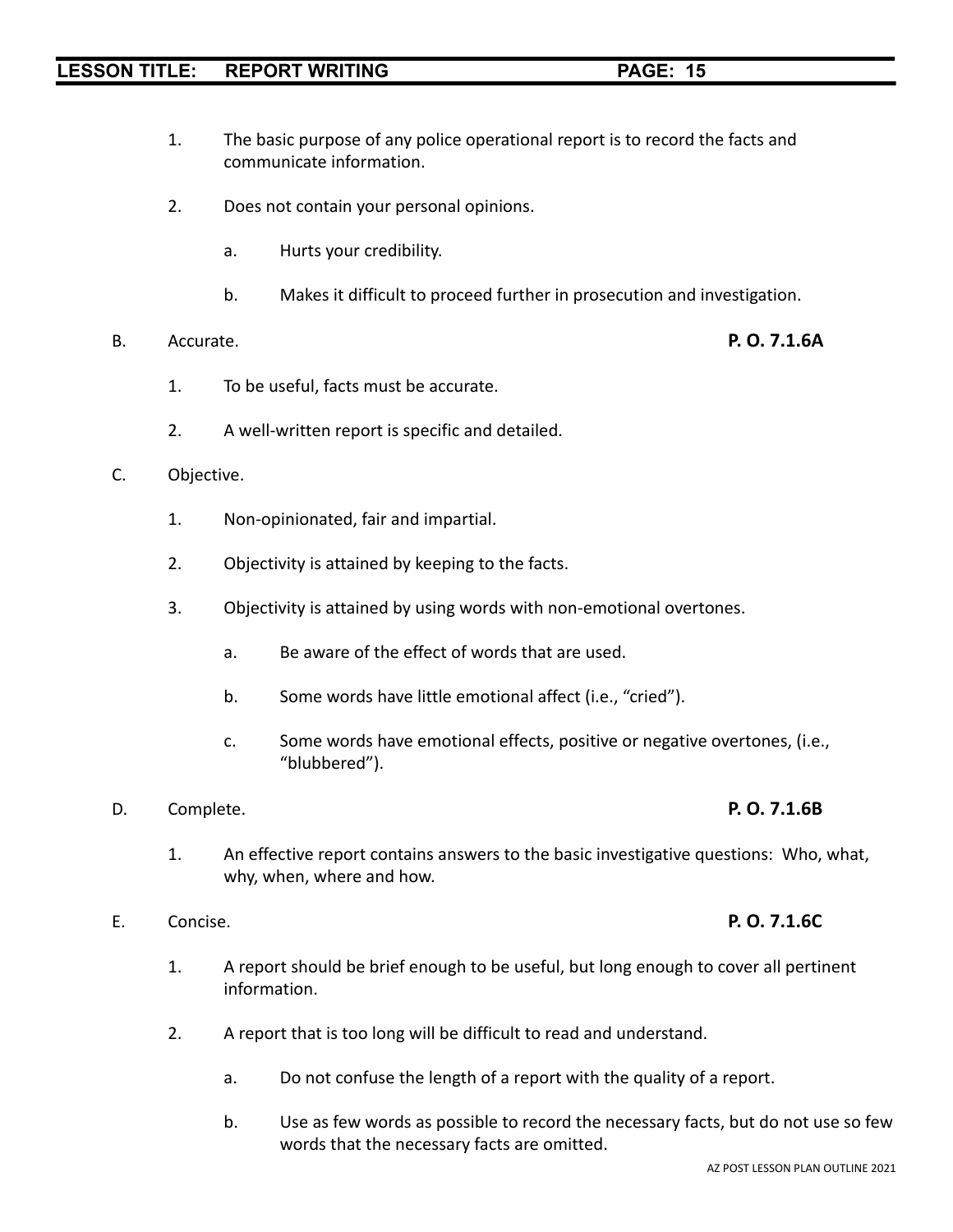- c. Simple, direct and straightforward sentences use fewer words.
- F. Clear.
	- 1. Language of the report must be simple and to the point.
	- 2. Facts should follow a logical sequence usually in chronological order, the order in which they happened.
	- 3. Always write in the first person narrative.
	- 4. Say exactly what you mean; there should be no chance of more than one (1) interpretation of the report.
	- 5. Use specific and concrete facts and details.
	- 6. Descriptive words and phrases must be as close to the events they describe as possible.
	- 7. Use diagrams and sketches when a description is complex.
	- 8. Do not use abbreviations which are not commonly known.
	- 9. Do not use police jargon, codes or abbreviations.
	- 10. Use short sentences, well organized into short paragraphs.
- G. Mechanically correct.
	- 1. All rules of correct spelling, grammar, punctuation and sentence structure apply.
	- 2. Good writing depends on the mastery of the language.
		- a. Proper word usage enhances the quality of reports.
		- b. Use a dictionary to check spelling, meanings of words and to enlarge the use of synonyms.
		- c. Read widely to increase your command of the language.
- H. Legible.
	- 1. Reports must be easily read by others.
	- 2. Reports that cannot be read, are of little use to anyone.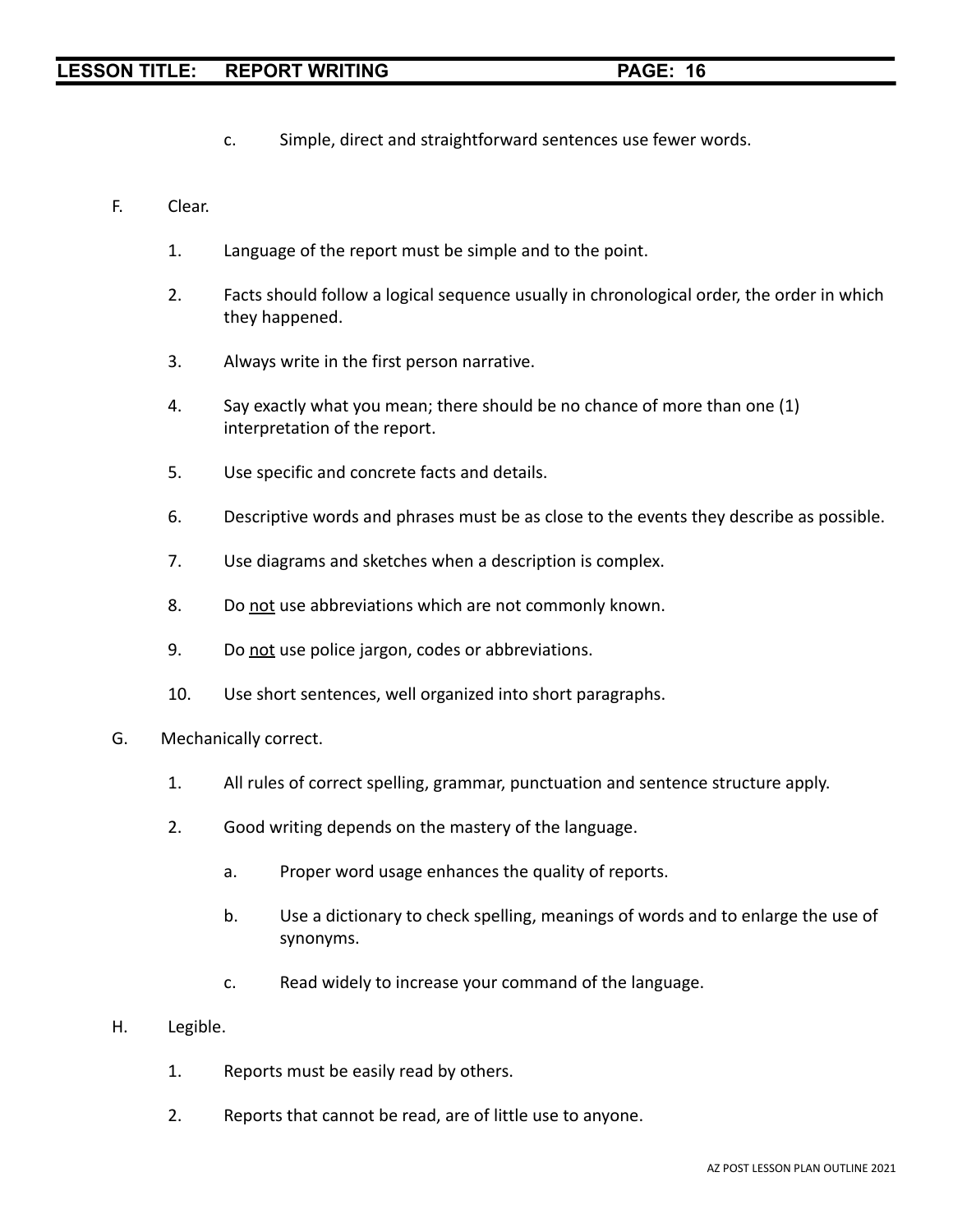- 
- 3. Reports should be dated and written as soon as possible after completion of the necessary investigative work.

# **X. FORMAT FOR WRITTEN REPORTS**

- A. Pre-synopsis.
	- 1. Titles, important facts and information about the Departmental Report (DR).
		- a. Additional victims, suspects, witnesses and investigative leads.
		- b. Weapons.
		- c. Injuries.
		- d. Point of entry.
		- e. Property taken was destroyed, recovered.
		- f. Evidence.
		- g. Additional vehicles.
	- 2. Other titles may be used, if applicable.
- B. Synopsis.
	- 1. A brief paragraph that tells the reader what the report is about.
	- 2. Answers who, what, why, when, where and how.

# C. Body.

- 1. The main portion of the report.
- 2. Detailed description of what the officer said, heard and did.
- 3. Written in the first person narrative.
- 4. Fully describes who, what, why, when, where and how.
- 5. Opinions of witnesses and other persons may be recorded, but the officer should clearly indicate what is opinion and what is hearsay and distinguish it from fact.
- 6. Use quotes for unusual phrases, profanity.
- D. Conclusion.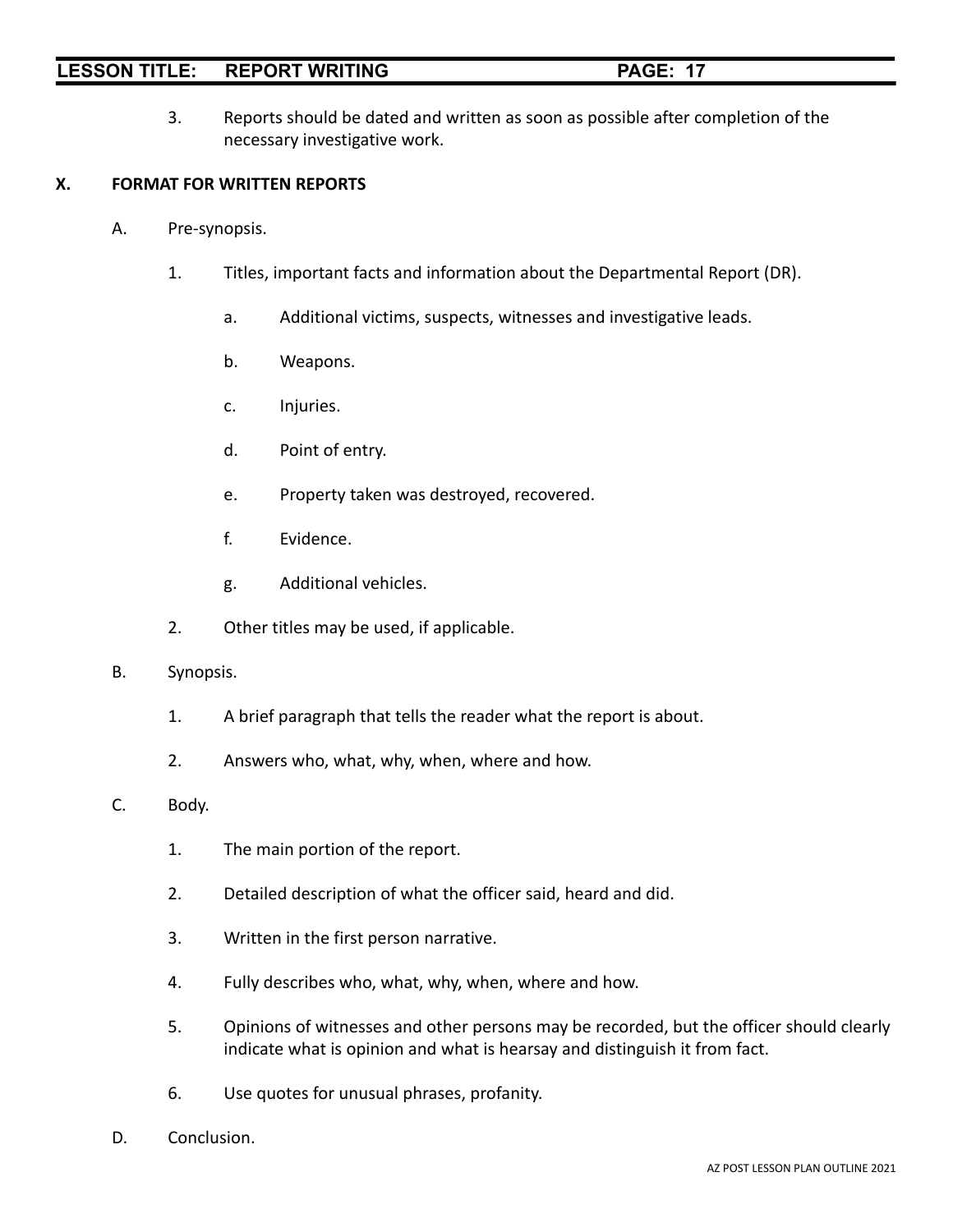- 1. A brief ending or summary, if the investigation is complex.
- 2. If the case has been turned over to another agency or department, provide the name and badge number of the individual to whom responsibility for the case was given.
- 3. State whether the case is closed, the investigation continues, is unfounded, etc.

### **XI. CONCLUSION – LECTURE PORTION**

- A. Review of performance objectives.
- B. Final questions and answers.
- C. Instructor closing comment(s).

## **XII. DEMONSTRATION/PRACTICAL EXERCISES P. O. 7.1.3**

- A. Given written, verbal or visual descriptions of the types of incidents listed below, record clear and accurate notes and write a report demonstrating the following:
- B. Essential characteristics.
	- 1. Accuracy.
	- 2. Conciseness.
	- 3. Completeness (who, what, why, when, where and how).
	- 4. Clarity.
	- 5. Legibility.
	- 6. Objectivity.
	- 7. Proper grammar (avoid slang and jargon, except when quoting; avoid non-standard abbreviations).
	- 8. Correct spelling.
	- 9. Organization (chronological order).
	- 10. Style (first person, active voice).
- C. Incidents:
	- 1. Domestic violence.